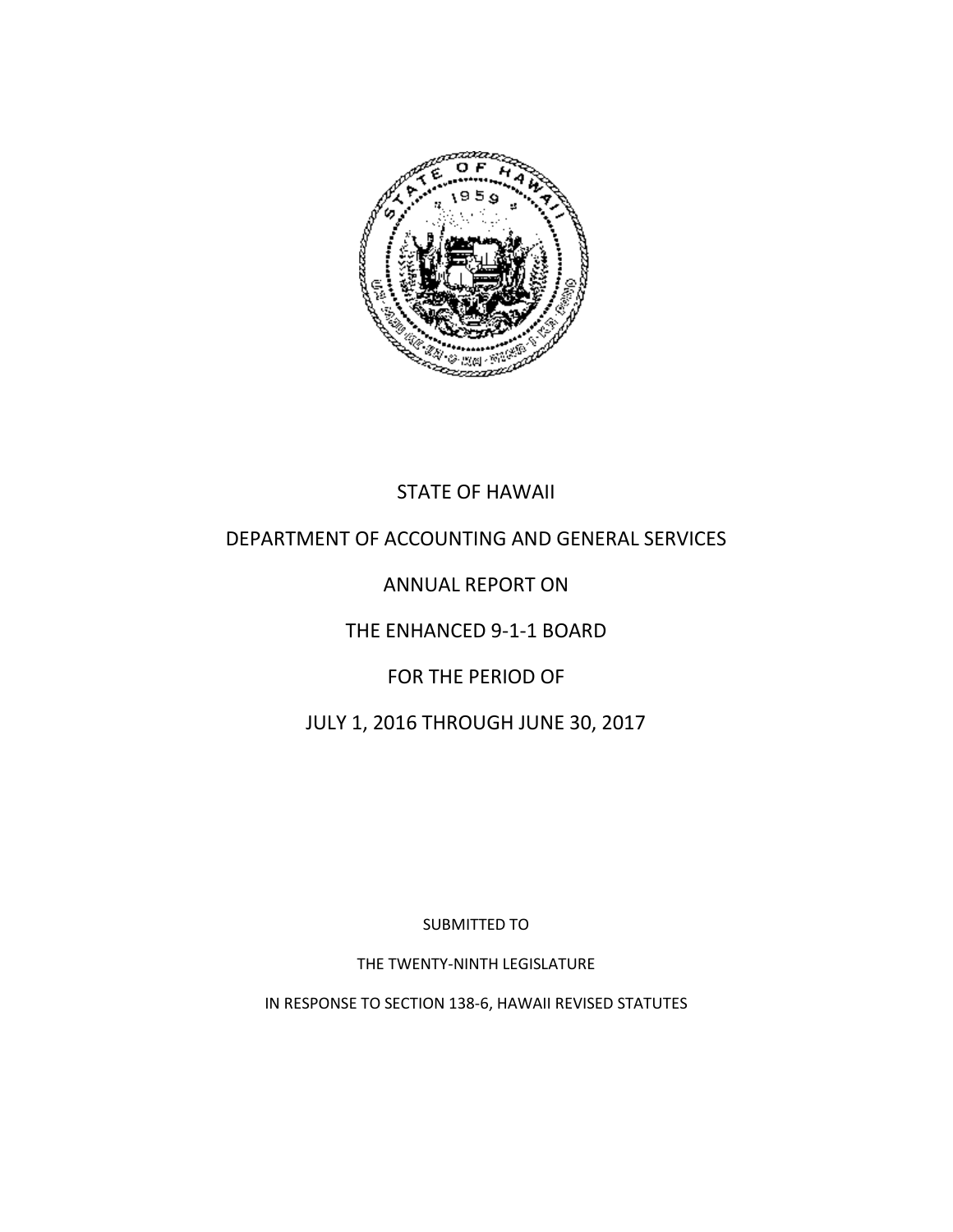#### **STATE OF HAWAII DEPARTMENT OF ACCOUNTING AND GENERAL SERVICES ANNUAL REPORT ON THE ENHANCED 9-1-1 BOARD FOR THE PERIOD OF JULY 1, 2016 THROUGH JUNE 30, 2017**

**Pursuant to Section 138-6, HRS, the Enhanced 9-1-1 (E911) Board (the Board) shall submit an annual report to the legislature no later than twenty days prior to convening of each regular session. The Enhanced 9-1-1 Fund is comprised of monthly surcharges imposed on every commercial mobile radio and VoIP service connection. For the purposes of this report, the Enhanced 9-1-1 Fund will be referred to as "the Fund", the Public Safety Answering Points as "PSAPs", the Wireless connection service providers as "WSPs", and the Voice over Internet Protocol connection service providers as "VoIPs".**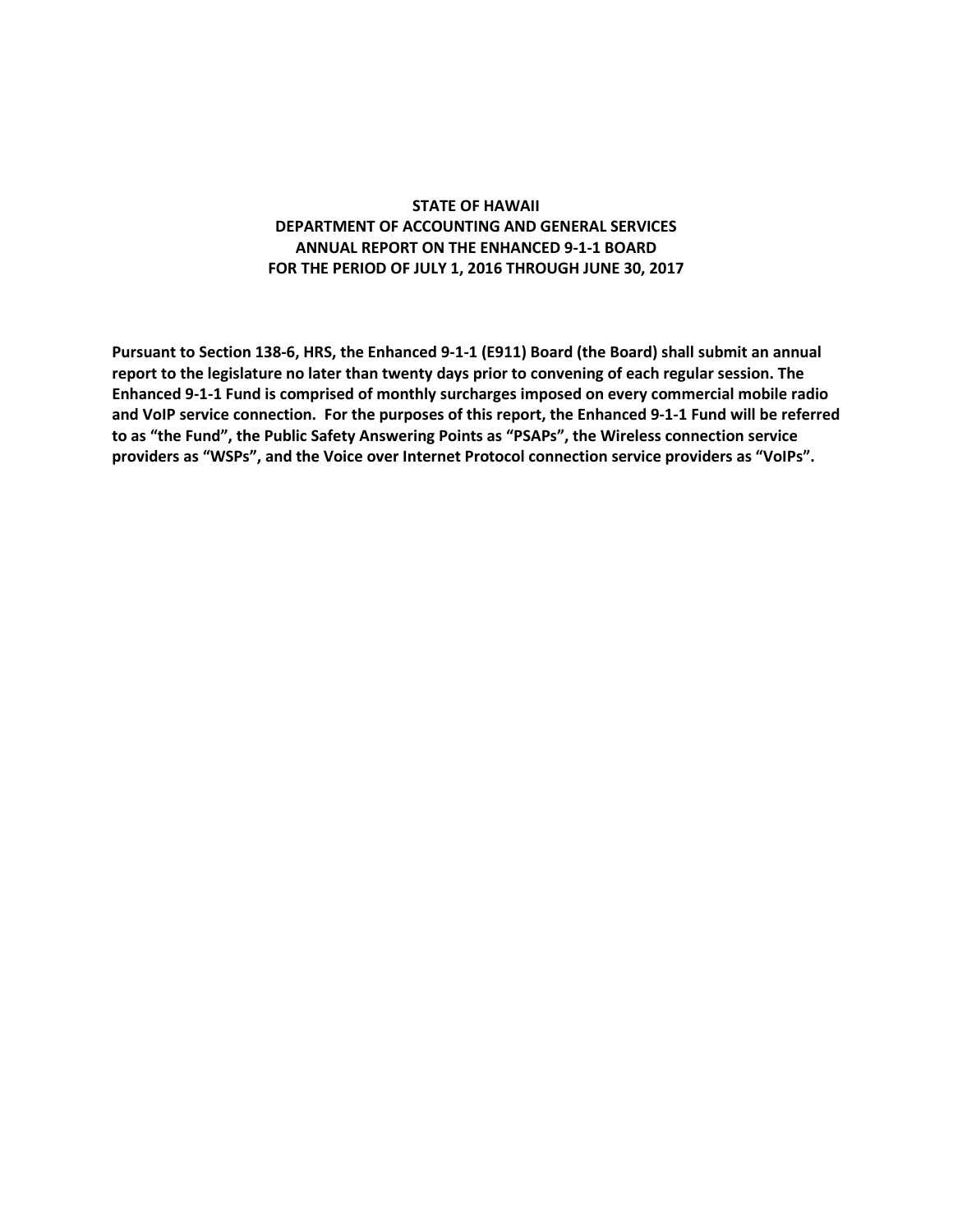## **Table of Contents**

| $\mathbf{L}$ |                                                                                                     |
|--------------|-----------------------------------------------------------------------------------------------------|
| Ш.           |                                                                                                     |
| III.         |                                                                                                     |
| IV.          |                                                                                                     |
| V.           |                                                                                                     |
|              |                                                                                                     |
|              |                                                                                                     |
|              | VIII. The planned recipients of disbursements from the E9-1-1 Fund in FY2018. 11                    |
| IX.          |                                                                                                     |
| Х.           | A cost study to guide the legislature towards necessary adjustments to the fund and the monthly     |
| XI.          | A status report of jurisdictional capabilities for enhanced 9-1-1 services, including public safety |
|              |                                                                                                     |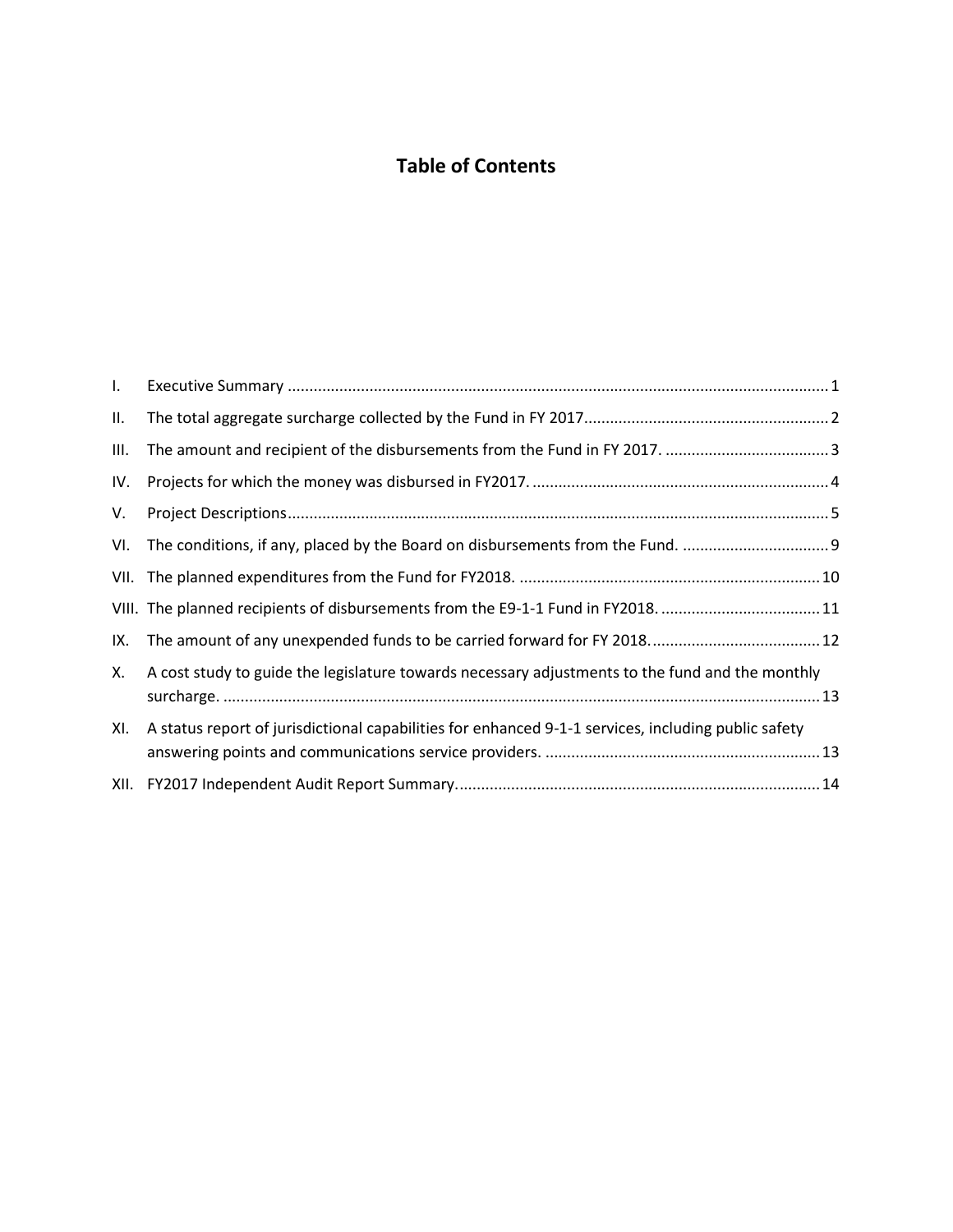#### <span id="page-3-0"></span>**I. Executive Summary**

Act 168/SLH 2011 (the Act) created an Enhanced 9-1-1 Board (the Board) on June 27, 2011 which is administratively attached to Department of Accounting and General Services (DAGS). The Enhanced 9-1-1 Board supersedes the Wireless Enhanced 9-1-1 Board created by Act 159/SLH 2004.

The purpose of the Enhanced 9-1-1 Board is to manage, administer, provide technical expertise and perform fiscal duties necessary for the collection of 9- 1-1 surcharge tax revenue. The Board manages distribution of the Fund in accordance with the law to the six primary and three secondary county public safety answering points in Hawaii and the wireless carriers providing service to the public. The Enhanced 9-1-1 Fund is established outside the state treasury as a special fund.

The Enhanced 9-1-1 Board is comprised of thirteen members appointed by the Governor. The members of the Board represent each county PSAP, three wireless service providers, one VoIP representative, Hawaiian Telcom, City & County of Honolulu and two permanent seats consisting of the Director, State Department of Consumer Affairs and the State Chief Information Officer. The current board members are:

- John Jakubczak, Assistant Chief of Police, Maui County Police Department, E911 Board Chair.
- Ken Bugado, Deputy Chief of Police, Hawaii County Police Department, E911 Board Vice Chair.
- Roy Irei, General Manager T-Mobile, Finance Committee Chair.
- Dean Rickard, Deputy Chief of Police, Maui County Police Department.
- Rob Gausepohl, Assistant Chief of Police, Kauai County.
- Ben Morgan, Vice President, Hawaiian Telcom.
- Mark Wong, City & County of Honolulu, Chief Information Officer.
- Thalia Burns, Honolulu Police Department, Technical Committee Chair.
- Dean Nishima, Director, State of Hawaii, Department of Consumer Affairs.
- Todd Nacapuy, State of Hawaii, Chief Information Officer.
- Jeffrey Riewer, Hawaii Lead Engineer Network Sales Support, AT&T.
- TBD, VoIP Service Provider Representative.
- TBD, Wireless Service Provider Representative.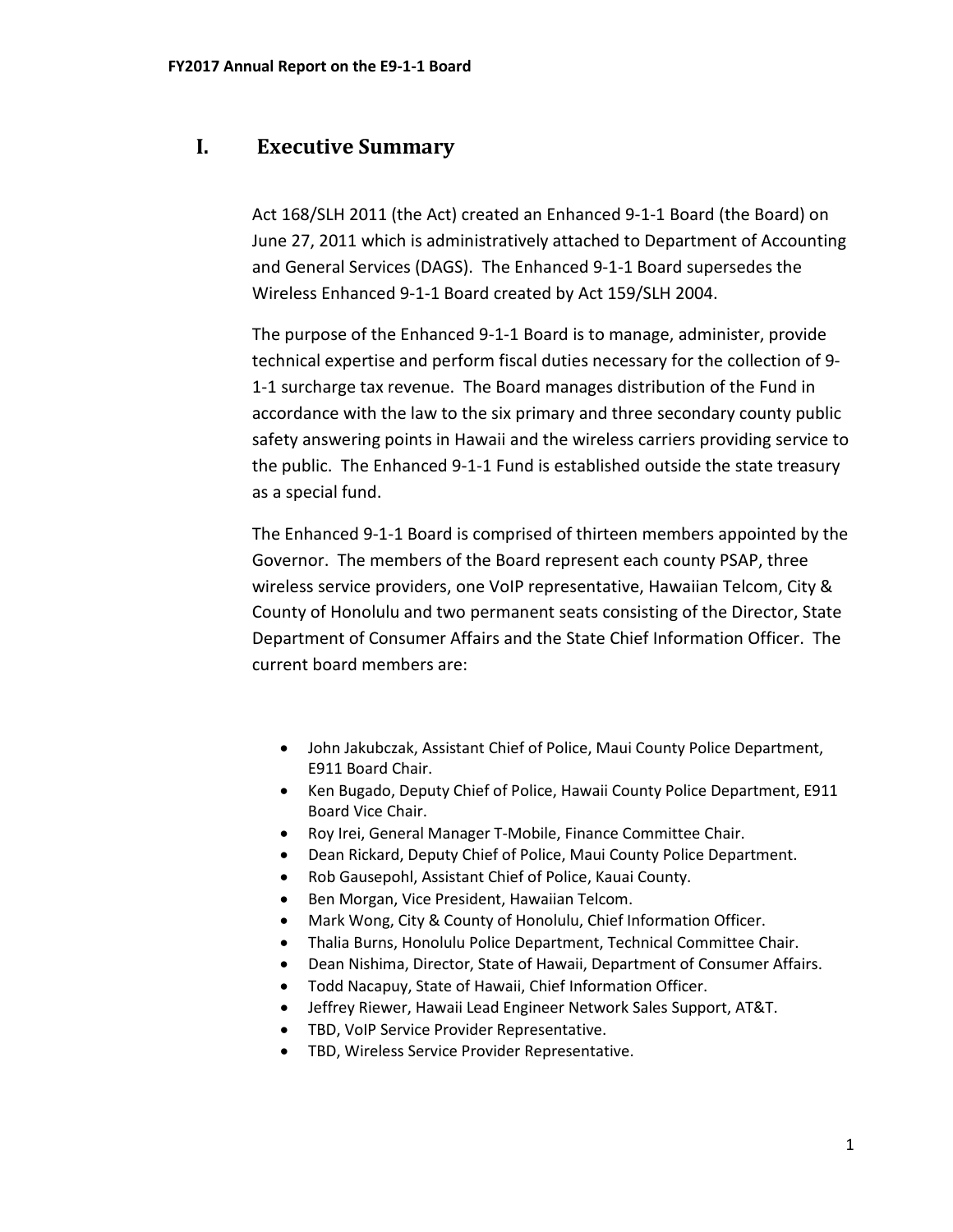<span id="page-4-0"></span>**II. The total aggregate surcharge collected by the Fund in FY 2017.**

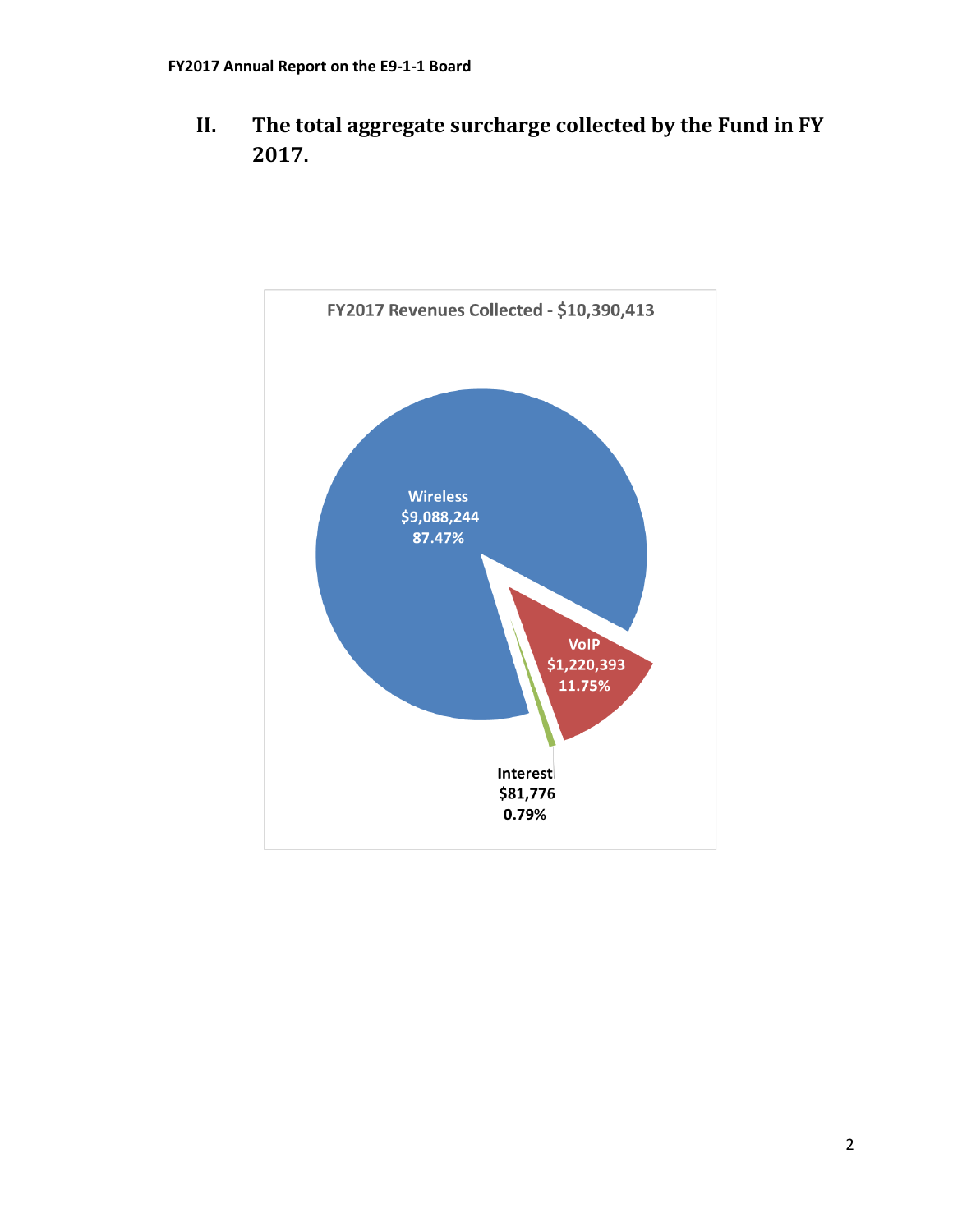<span id="page-5-0"></span>III. **The amount and recipient of the disbursements from the Fund in FY 2017**.

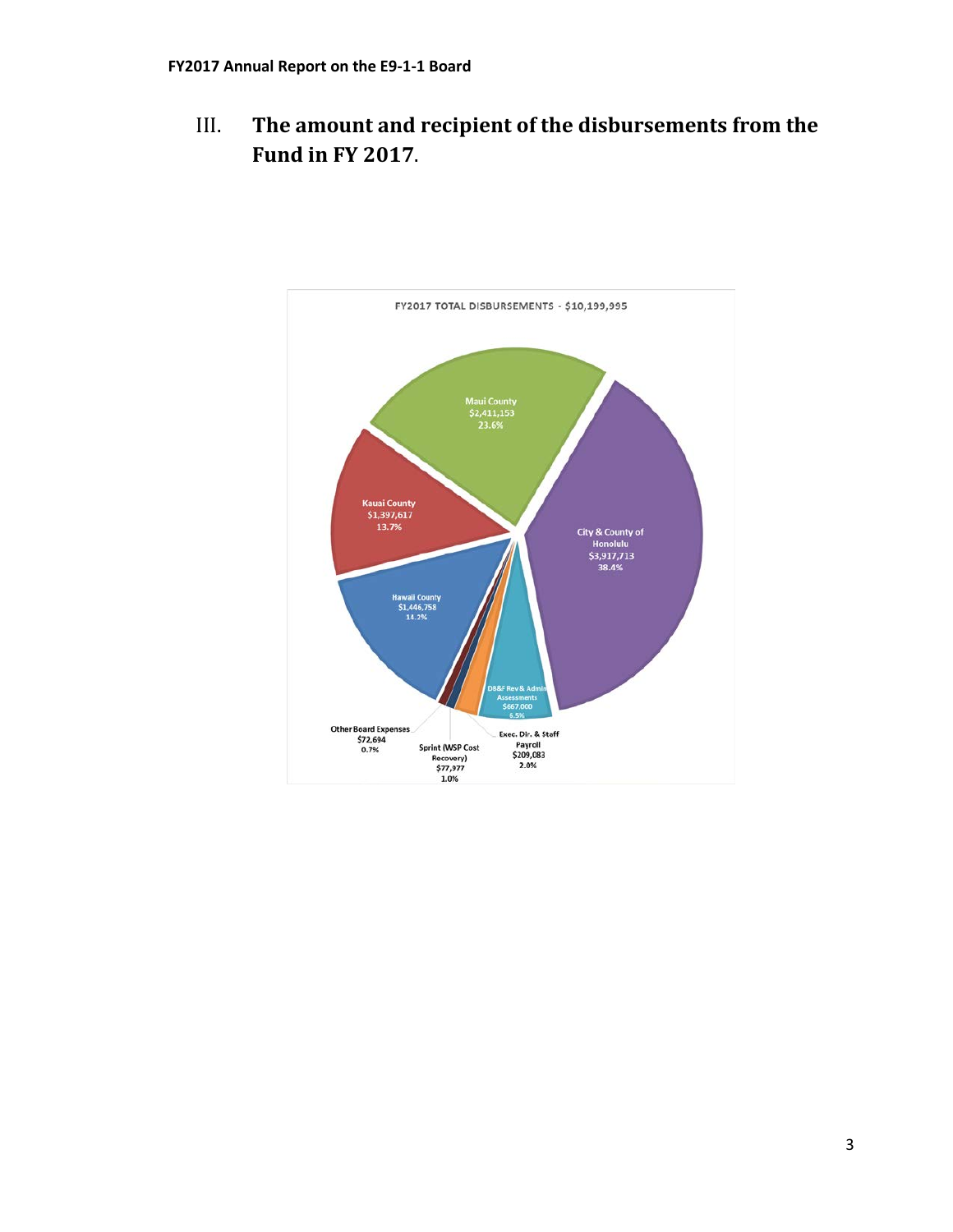## <span id="page-6-0"></span>**IV. Projects for which the money was disbursed in FY2017.**

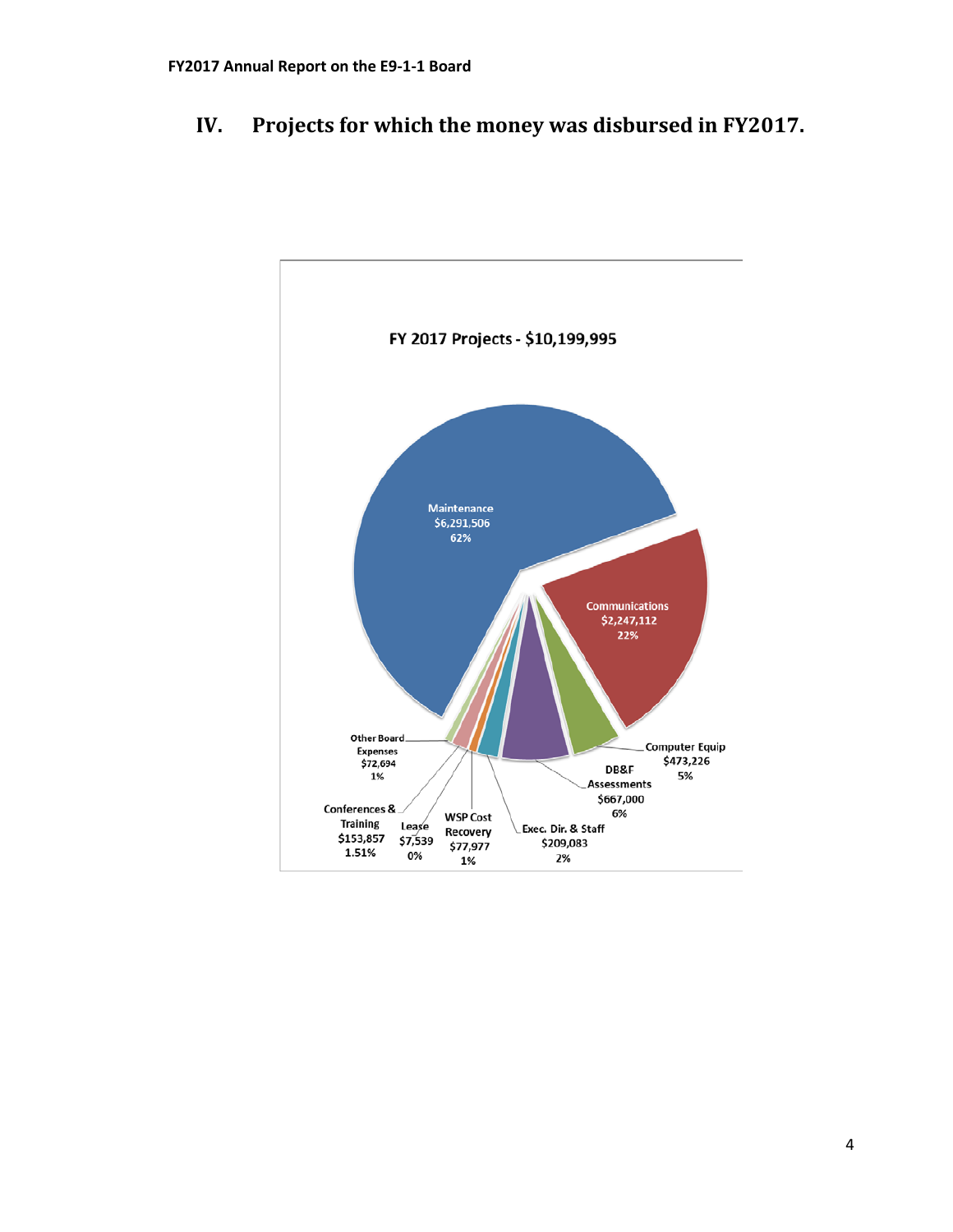# <span id="page-7-0"></span>**V. Project Descriptions**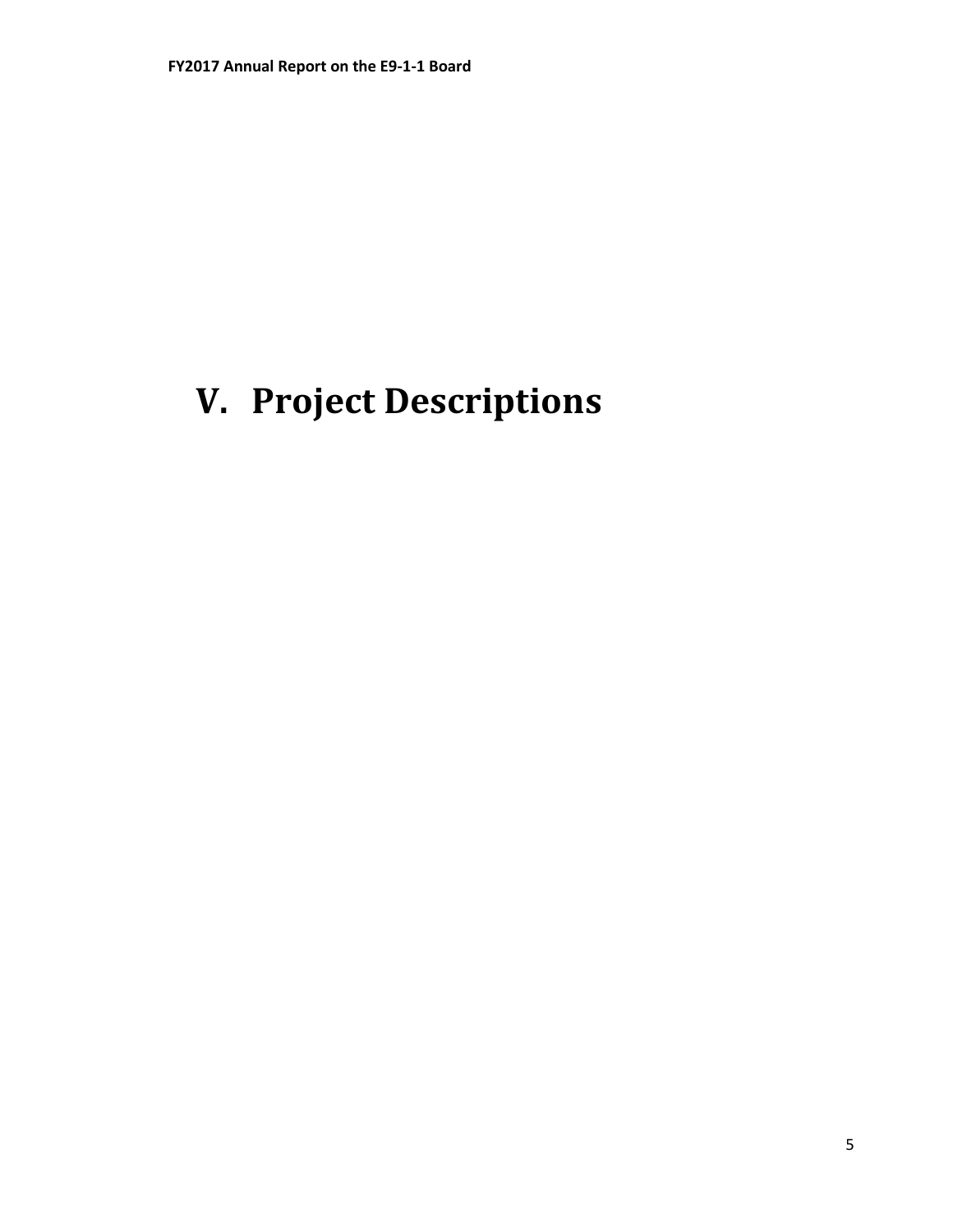| Item                                                | Amount |           | <b>Description of Disbursements</b>                                                                                                                                                                                                                                                                                                                                                                                                                                                                                                                                                                                                                                                                                                                                                                                                                       | Recipient                                       |
|-----------------------------------------------------|--------|-----------|-----------------------------------------------------------------------------------------------------------------------------------------------------------------------------------------------------------------------------------------------------------------------------------------------------------------------------------------------------------------------------------------------------------------------------------------------------------------------------------------------------------------------------------------------------------------------------------------------------------------------------------------------------------------------------------------------------------------------------------------------------------------------------------------------------------------------------------------------------------|-------------------------------------------------|
|                                                     |        |           | <b>Computer Hardware/Software/CADS</b>                                                                                                                                                                                                                                                                                                                                                                                                                                                                                                                                                                                                                                                                                                                                                                                                                    |                                                 |
| Computer<br>Hardware and<br>Software                | \$     | 473,226   | Maui and Honolulu Counties are undergoing<br>modernization of its CAD systems for its PSAP to<br>continue to provide first responders with the<br>services necessary to assist in the rescue of its<br>endangered citizens and visitors.                                                                                                                                                                                                                                                                                                                                                                                                                                                                                                                                                                                                                  | Maui & Oahu<br><b>PSAPs</b>                     |
|                                                     |        |           | <b>Maintenance</b>                                                                                                                                                                                                                                                                                                                                                                                                                                                                                                                                                                                                                                                                                                                                                                                                                                        |                                                 |
| Program Mgt.<br>Consulting<br><b>Services</b>       | \$     | 1,216,253 | Akimeka, LLC provides continued Enhanced 911<br>Program Management Services and<br>Geographic Information Systems Services for the<br>counties of Hawaii, Maui, Honolulu and Kauai.<br>The services rendered include:<br>1. Program mgmt. support.<br>2. PSAP Day-to-Day Operational support.<br>3. Geographic Information System (GIS) services.<br>4. Master Street Address Guide (MSAG) services.<br>5. Database synchronization.<br><b>Benefits include:</b><br>1. Up-to-date location information on<br>emergency calls received by the respective<br>dispatch center.<br>2. Current GIS information.<br>3. Coordination for implementation and testing<br>of new additions to the network with wireline,<br>wireless, VoIP and Telemetric service providers.<br>4. Dealing with only one company with which to<br>coordinate activities and issues. | Hawaii, Maui,<br>Kauai and Oahu<br><b>PSAPs</b> |
| Logging<br>Recorder                                 | \$     | 63,265    | Logging recorders seamlessly retrieve audio<br>and data from radio and telephony<br>communications recreating communications<br>around an incident, just as it happens.                                                                                                                                                                                                                                                                                                                                                                                                                                                                                                                                                                                                                                                                                   | Oahu PSAP                                       |
| Imagery Data<br>Base                                | \$     | 4,468,554 | Pictometry software is a powerful tool for the first<br>responder which provides detailed imagery of<br>every square foot of a region and can navigate<br>quickly and easily between views of a map to<br>images associated with its specific features<br>contained within images such as doors,<br>manholes, fences, and fire hydrants. With this<br>capability, first responders may be directed to<br>the emergency in the most direct route and in<br>the case of high rise buildings, the software will<br>acknowledge any obstacles that may impede a<br>rapid response.                                                                                                                                                                                                                                                                            | Kauai, Hawaii,<br>Maui and Oahu<br><b>PSAPs</b> |
| Computer<br>Hardware and<br>Software<br>Maintenance | \$     | 543,434   | Maintenance support from vendors is essential to<br>keep hardware and software running efficiently<br>and provide immediate troubleshooting<br>support.                                                                                                                                                                                                                                                                                                                                                                                                                                                                                                                                                                                                                                                                                                   | Hawaii, Maui,<br>Kauai and Oahu<br><b>PSAPs</b> |
|                                                     | \$     | 6,291,506 | <b>Subtotal Maintenance</b>                                                                                                                                                                                                                                                                                                                                                                                                                                                                                                                                                                                                                                                                                                                                                                                                                               |                                                 |
|                                                     |        |           |                                                                                                                                                                                                                                                                                                                                                                                                                                                                                                                                                                                                                                                                                                                                                                                                                                                           |                                                 |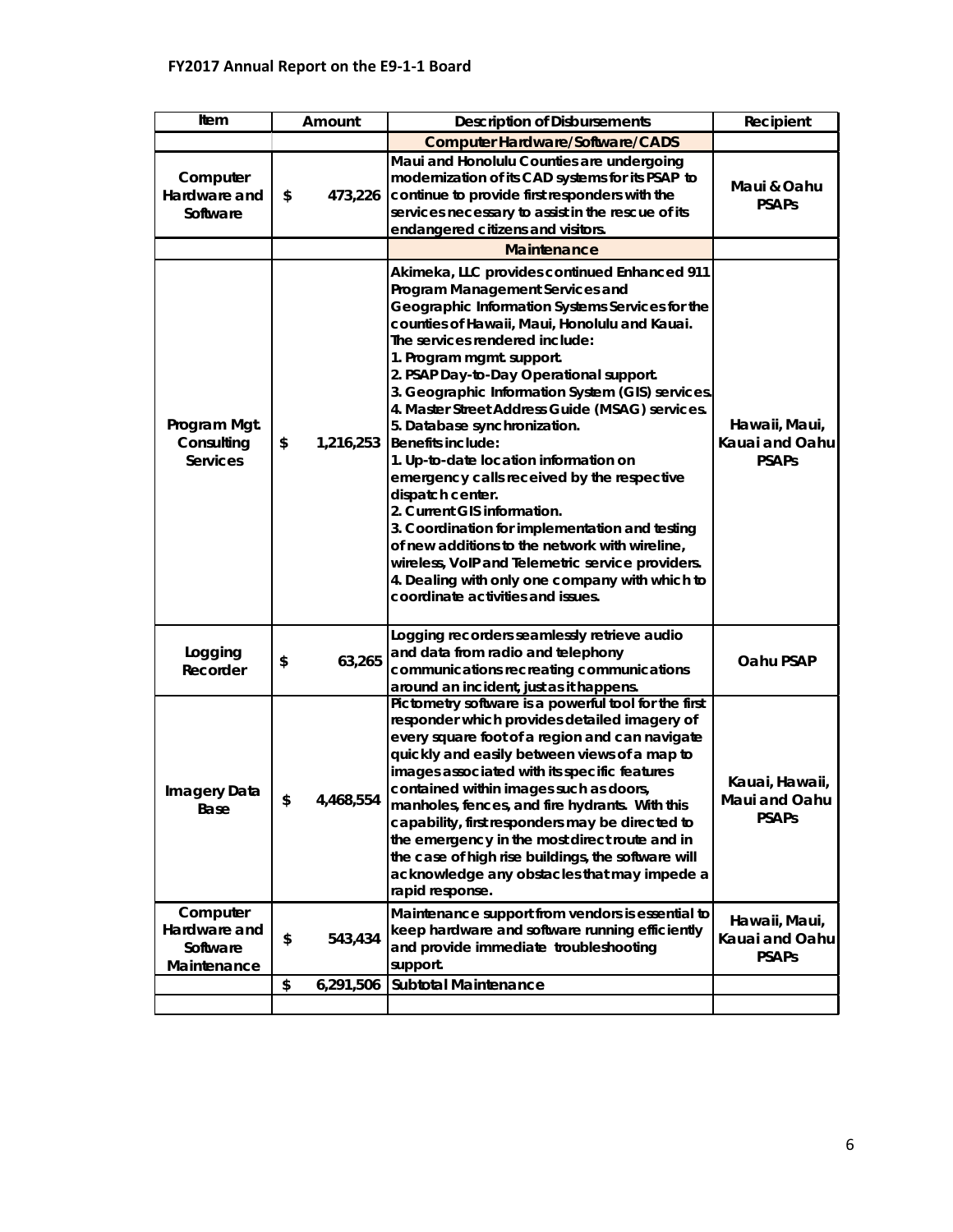| <b>Item</b>                                 | Amount |           | <b>Communications</b>                                                                                                                                                                                                                                                                                                                                                                                                          | <b>Recipient</b>                                   |
|---------------------------------------------|--------|-----------|--------------------------------------------------------------------------------------------------------------------------------------------------------------------------------------------------------------------------------------------------------------------------------------------------------------------------------------------------------------------------------------------------------------------------------|----------------------------------------------------|
| Telecom<br>Service<br><b>Connections</b>    | \$     | 2,247,112 | Hawaiian Telcom tariff, network and equipment<br>costs necessary for PSAPs to receive Enhanced<br>911 calls.                                                                                                                                                                                                                                                                                                                   | Hawaii, Maui,<br>Kauai and Oahu<br><b>PSAPs</b>    |
| <b>FMS</b> Tower<br>Lease                   | \$     | 7,539     | EMS tower lease provides network connections<br>between EMS facility at the airport to the City's<br>data center at the FASI Municipal Building to<br>connect the EMS PSAP with other Oahu PSAPs in<br>order to share data and information.                                                                                                                                                                                    | Oahu PSAP                                          |
|                                             | \$     | 2,254,651 | <b>Subtotal Communications</b>                                                                                                                                                                                                                                                                                                                                                                                                 |                                                    |
|                                             |        |           |                                                                                                                                                                                                                                                                                                                                                                                                                                |                                                    |
|                                             |        |           | <b>Conferences &amp; Training</b>                                                                                                                                                                                                                                                                                                                                                                                              |                                                    |
| New &<br>Emerging<br>Technology<br>Training | \$     | 153,857   | Conferences & Training attended by PSAPs offers<br>an effective opportunity to stay abreast of<br>national standardization efforts and receive<br>training in day-to-day operational 9-1-1 issues<br>impacting their PSAPs, specifically in regards to<br>new and emerging technologies. In addition, it<br>provides networking opportunities with subject<br>matter experts and with fellow PSAPs in the US<br>and worldwide. | Hawaii, Maui,<br>Molokai, Kauai,<br>and Oahu PSAPs |
|                                             |        |           |                                                                                                                                                                                                                                                                                                                                                                                                                                |                                                    |
|                                             | \$     |           | 9,173,240 Subtotal PSAP Expenses                                                                                                                                                                                                                                                                                                                                                                                               |                                                    |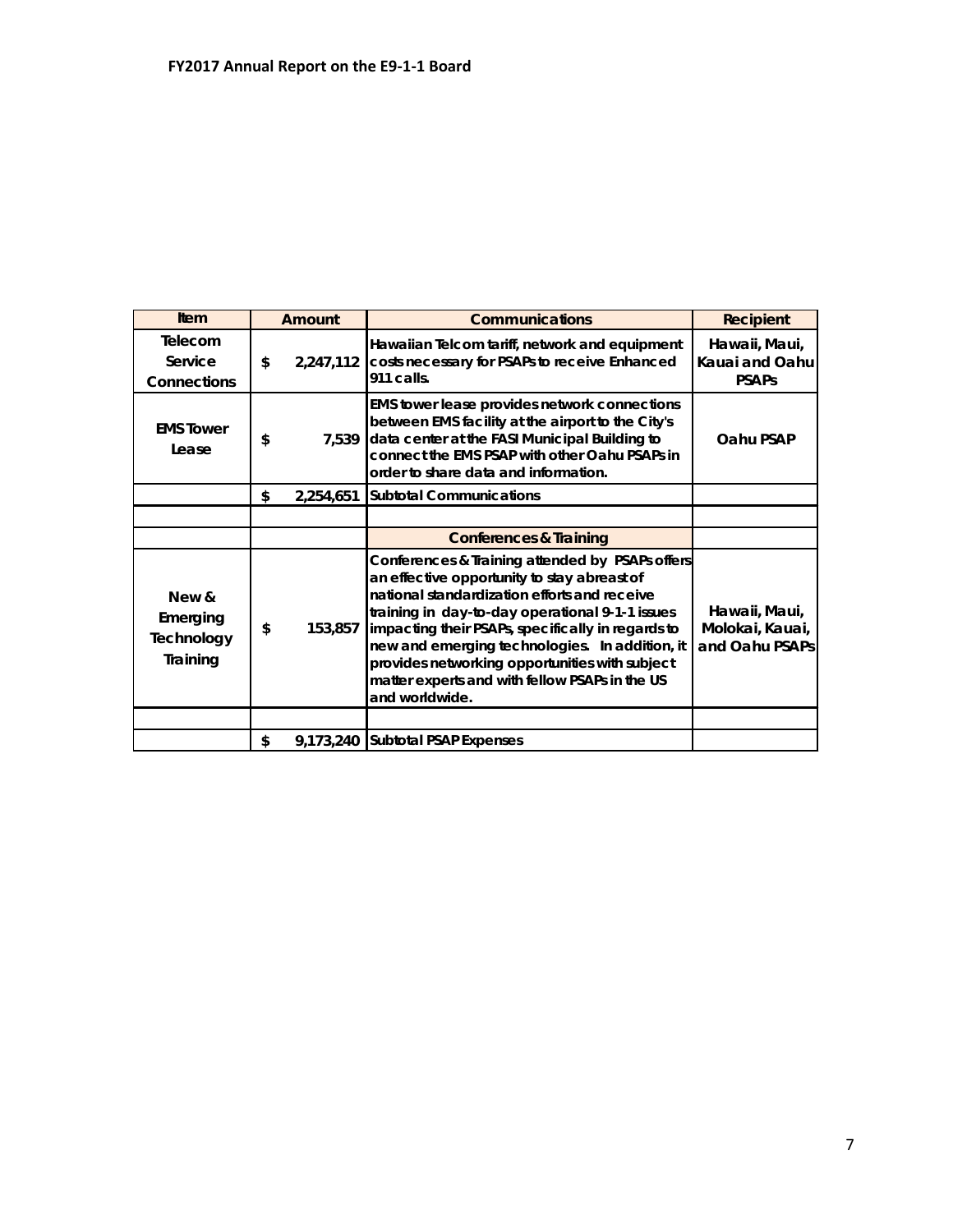| Amount          | <b>E911 Board Administrative Expenses</b>                                                                                                                                                                                                                                                                                                                                                                                                                                                                                                                                                             | Recipient                                                                                                                                                                                           |
|-----------------|-------------------------------------------------------------------------------------------------------------------------------------------------------------------------------------------------------------------------------------------------------------------------------------------------------------------------------------------------------------------------------------------------------------------------------------------------------------------------------------------------------------------------------------------------------------------------------------------------------|-----------------------------------------------------------------------------------------------------------------------------------------------------------------------------------------------------|
| \$<br>515,000   | Dept. of Budget & Finance Revenue Assessment:<br>Authorized under §36-27, HRS.; 5% of total<br>revenue.                                                                                                                                                                                                                                                                                                                                                                                                                                                                                               | State of Hawaii<br><b>General Fund</b>                                                                                                                                                              |
| \$<br>152,000   | Dept. of Budget & Finance Administrative<br>Assessment: Authorized under §36-30, HRS;<br>2.168% of total E911 Fund disbursements.                                                                                                                                                                                                                                                                                                                                                                                                                                                                     | State of Hawaii<br><b>General Fund</b>                                                                                                                                                              |
| \$<br>667,000   | <b>Subtotal DB&amp;F Assessments</b>                                                                                                                                                                                                                                                                                                                                                                                                                                                                                                                                                                  |                                                                                                                                                                                                     |
| \$<br>209,083   | The Executive Director and Staff positions<br>provide essential support to the Board which<br>includes: 1. to carry legislative agenda, policy<br>and regulatory support to PSAPs. 2. Lead the<br>statewide initiative on new and emerging 911<br>technologies. 3. Accounting. 4. Surcharge<br>revenue collection services. 5. Banking<br>relations. 6. Drafting Legislation. 7. Board &<br>Committee Agendas and Minutes. 8.<br>Supervision of Audits. 9. Cash Disbursements.<br>10. Record keeping. 11. Provide expert<br>counsel on E911 issues. 12. Budget & Planning.<br>13. Strategic Planning. | State of Hawaii<br>Payroll                                                                                                                                                                          |
| \$<br>77,977    | HRS, requires that 1/3rd of the net proceeds of<br>the WSP surcharge revenue (after Board<br>administrative expenses) are to be set aside for<br>potential cost recovery claims by the WSPs and                                                                                                                                                                                                                                                                                                                                                                                                       | Sprint                                                                                                                                                                                              |
| \$<br>36,658    | Board & Committee Member Travel Expenses<br>(interisland) for required attendance of<br>neighbor island PSAPs at the Board and sub                                                                                                                                                                                                                                                                                                                                                                                                                                                                    | Hawaii, Maui,<br>Molokai, Kauai<br><b>PSAPs</b>                                                                                                                                                     |
| \$<br>13,000    | Independent CPA Audit services to perform an<br>annual audit in accordance with generally<br>acceptable accounting principles (GAAP).                                                                                                                                                                                                                                                                                                                                                                                                                                                                 | <b>EGAMI &amp;</b><br>ICHIKAWA, CPAs,<br>Inc.                                                                                                                                                       |
| \$<br>1,000     | Parking permits; NASNA Dues                                                                                                                                                                                                                                                                                                                                                                                                                                                                                                                                                                           | Misc. Vendors                                                                                                                                                                                       |
| \$<br>13,245    | New & Emerging Technologies Conference<br>expenses necessary to keep administrative<br>personnel abreast of current and future issues<br>regarding public safety and administration.                                                                                                                                                                                                                                                                                                                                                                                                                  | NENA, APCO,<br><b>NASNA</b>                                                                                                                                                                         |
| 5,747           |                                                                                                                                                                                                                                                                                                                                                                                                                                                                                                                                                                                                       | <b>Various Vendors</b>                                                                                                                                                                              |
|                 |                                                                                                                                                                                                                                                                                                                                                                                                                                                                                                                                                                                                       | T-Mobile                                                                                                                                                                                            |
| 639             | IntraState Travel for operations review of<br>neighbor island PSAPs.                                                                                                                                                                                                                                                                                                                                                                                                                                                                                                                                  | Hawaii, Maui, and<br>Kauai PSAPs                                                                                                                                                                    |
| \$<br>240       | Electronic Signature Software to allow Board<br>authorized signatories to approve disbursements<br>or other documents remotely.                                                                                                                                                                                                                                                                                                                                                                                                                                                                       | Docusign                                                                                                                                                                                            |
| \$<br>850       | <b>Other ADMIN Expenses</b>                                                                                                                                                                                                                                                                                                                                                                                                                                                                                                                                                                           | <b>Various Vendors</b>                                                                                                                                                                              |
| \$<br>1,026,755 | <b>Subtotal Board Administrative Expenses</b>                                                                                                                                                                                                                                                                                                                                                                                                                                                                                                                                                         |                                                                                                                                                                                                     |
|                 |                                                                                                                                                                                                                                                                                                                                                                                                                                                                                                                                                                                                       |                                                                                                                                                                                                     |
| \$<br>\$<br>\$  | 1,316<br>10,199,995                                                                                                                                                                                                                                                                                                                                                                                                                                                                                                                                                                                   | WSP Cost Recovery: Authorized under §138-5<br>VolP service providers.<br>Committee meetings held in Honolulu.<br>Office Supplies/Xerox Copier<br><b>Phone Charges</b><br><b>Total Disbursements</b> |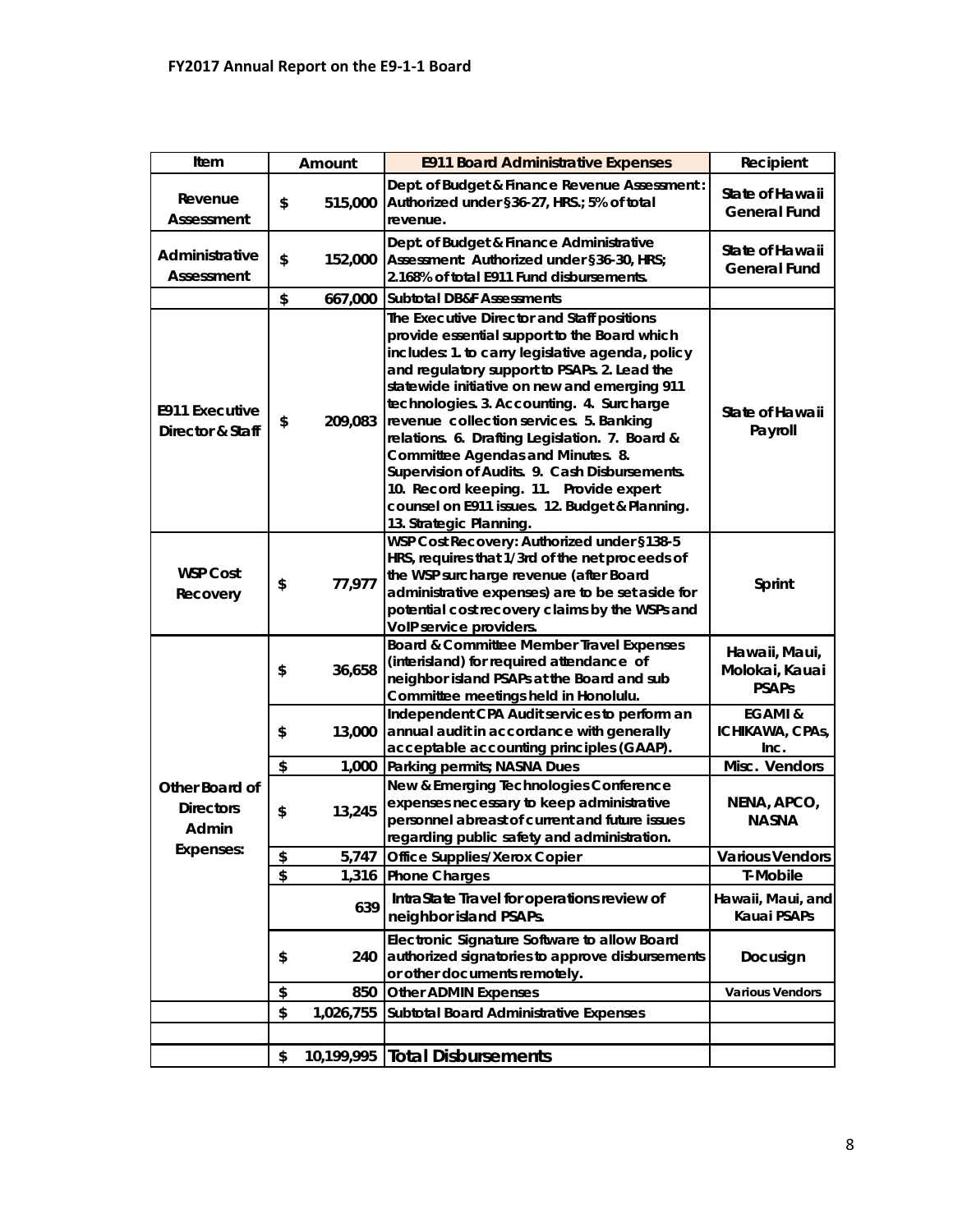## <span id="page-11-0"></span>**VI. The conditions, if any, placed by the Board on disbursements from the Fund.**

The Board has implemented policies and procedures for the PSAPs, WSPs, VoIPs, and approved vendors seeking reimbursement from the Fund. The Board requires the following for disbursements:

- 1. Be permitted under Hawaii State statute.
- 2. Have sufficient funds available for disbursement.
- 3. Be reviewed and approved by the Technical and/or Finance Committee(s), subject to final approval by the Board.
- 4. Final approval by the E9-1-1 Board in its 5 year Strategic Budget Plan.
- 5. Approval for payment by the Board Chair, Finance Committee Chair and authorized Board member. Signed approval from two of the three individuals mentioned.
- 6. A valid invoice or receipt of payment approved by the appropriate PSAP authorized official(s).
- 7. The disbursement check must be signed by two Board approved signatories.
- 8. All disbursements are subject to audit.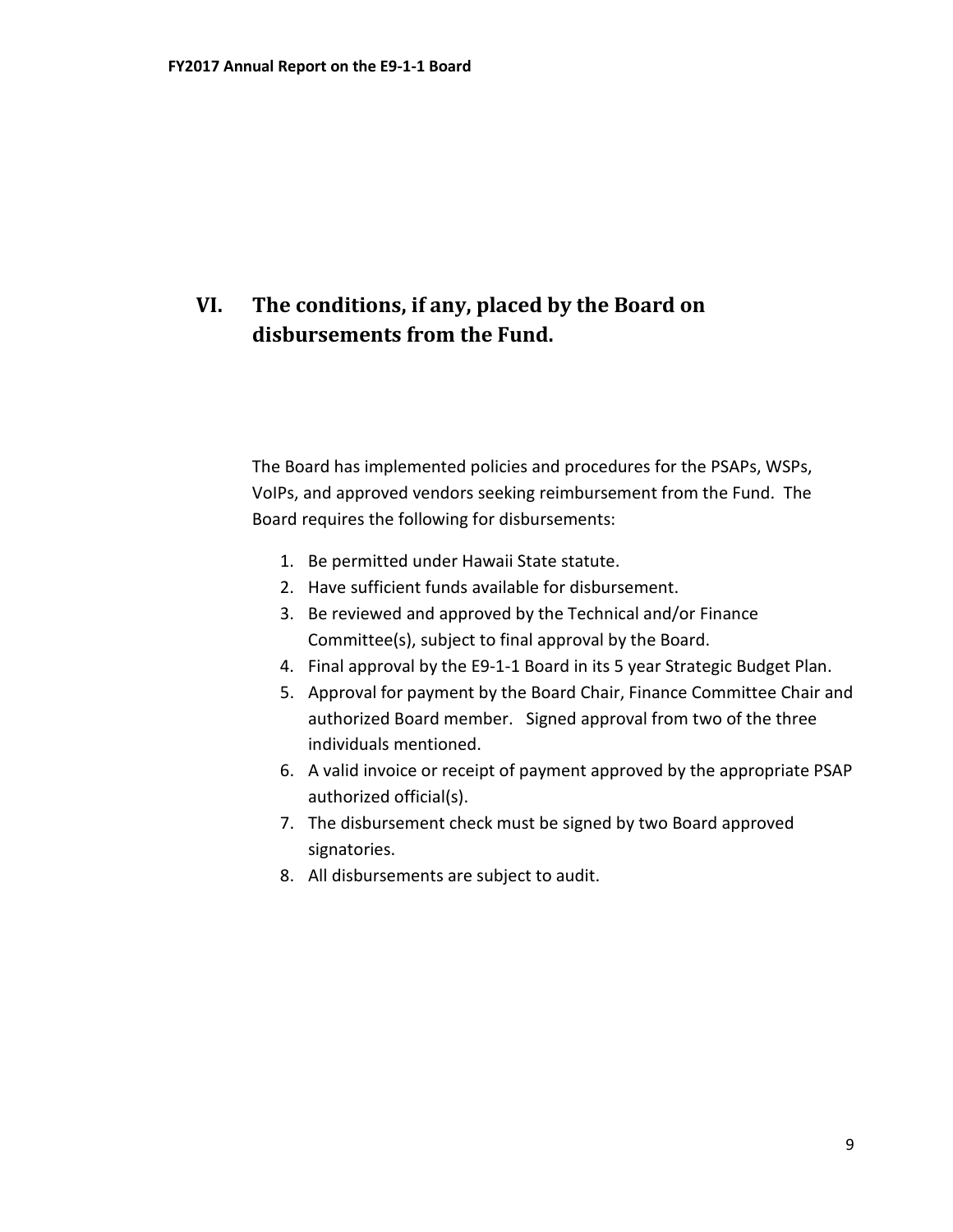## <span id="page-12-0"></span>**VII. The planned expenditures from the Fund for FY2018.**

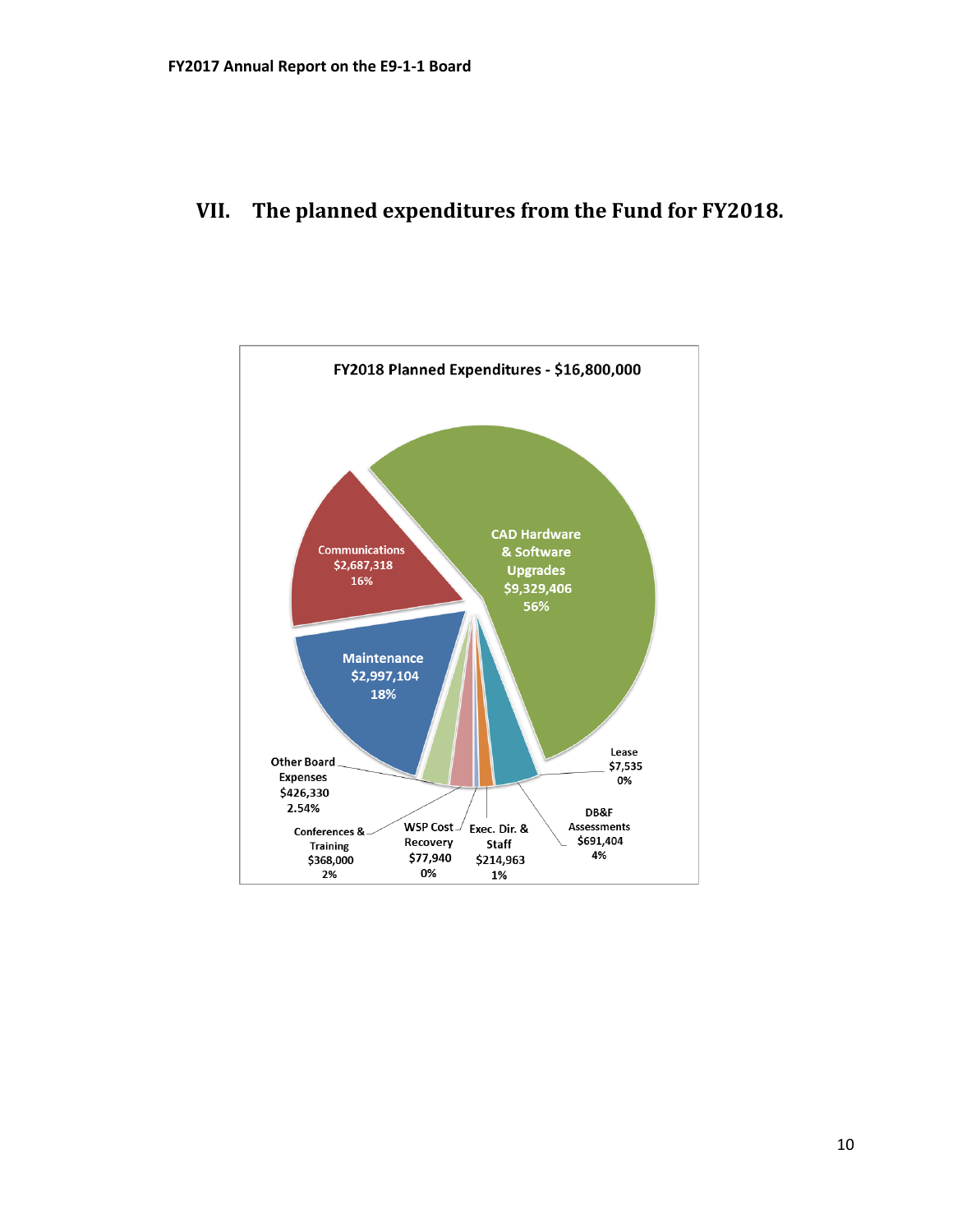<span id="page-13-0"></span>

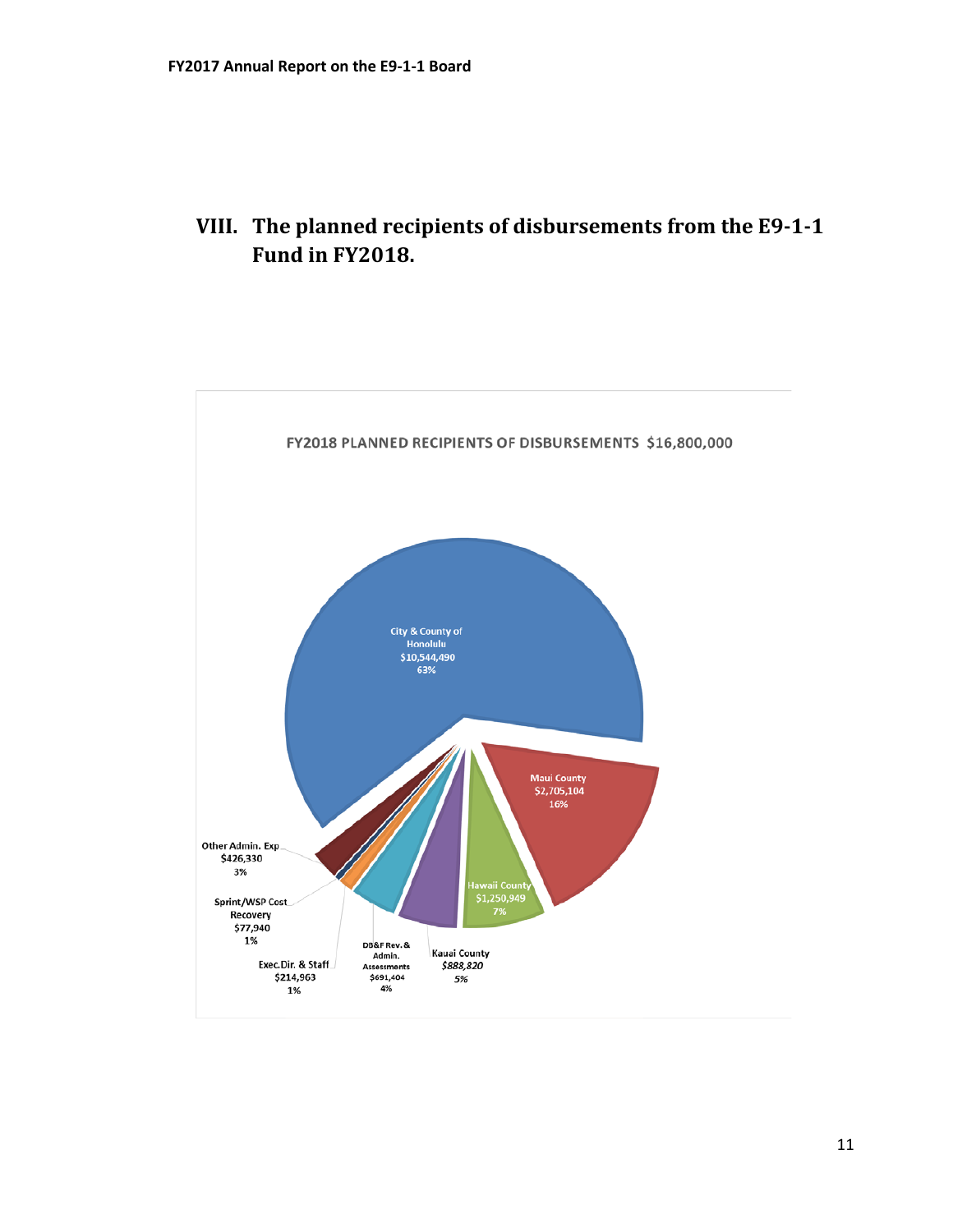## <span id="page-14-0"></span>**IX. The amount of any unexpended funds to be carried forward for FY 2018.**

| <b>Cash Flow:</b>                            | <b>FY2017 Actuals</b> |  |
|----------------------------------------------|-----------------------|--|
|                                              |                       |  |
| <b>Beginning Cash</b><br><b>July 1, 2016</b> | \$<br>19,469,440      |  |
|                                              |                       |  |
| <b>Net Cash Receipts/(Disbursements)</b>     | 2,988,585             |  |
|                                              |                       |  |
| <b>Ending Cash</b>                           | 22,458,025            |  |
|                                              |                       |  |
| <b>Total Encumbrances Outstanding</b>        | (10, 433, 460)        |  |
|                                              |                       |  |
| <b>Total Unencumbered Cash</b>               | Ś<br>12,024,565       |  |

The total amount of unexpended E9-1-1 Funds carried forward for FY2017 was \$19,469,440. However, unexpired encumbrances at the end of FY2017 amounted to \$10,433,460 which reduced the unencumbered cash amount to be carried forward to FY2018 amounted to \$12,024,565.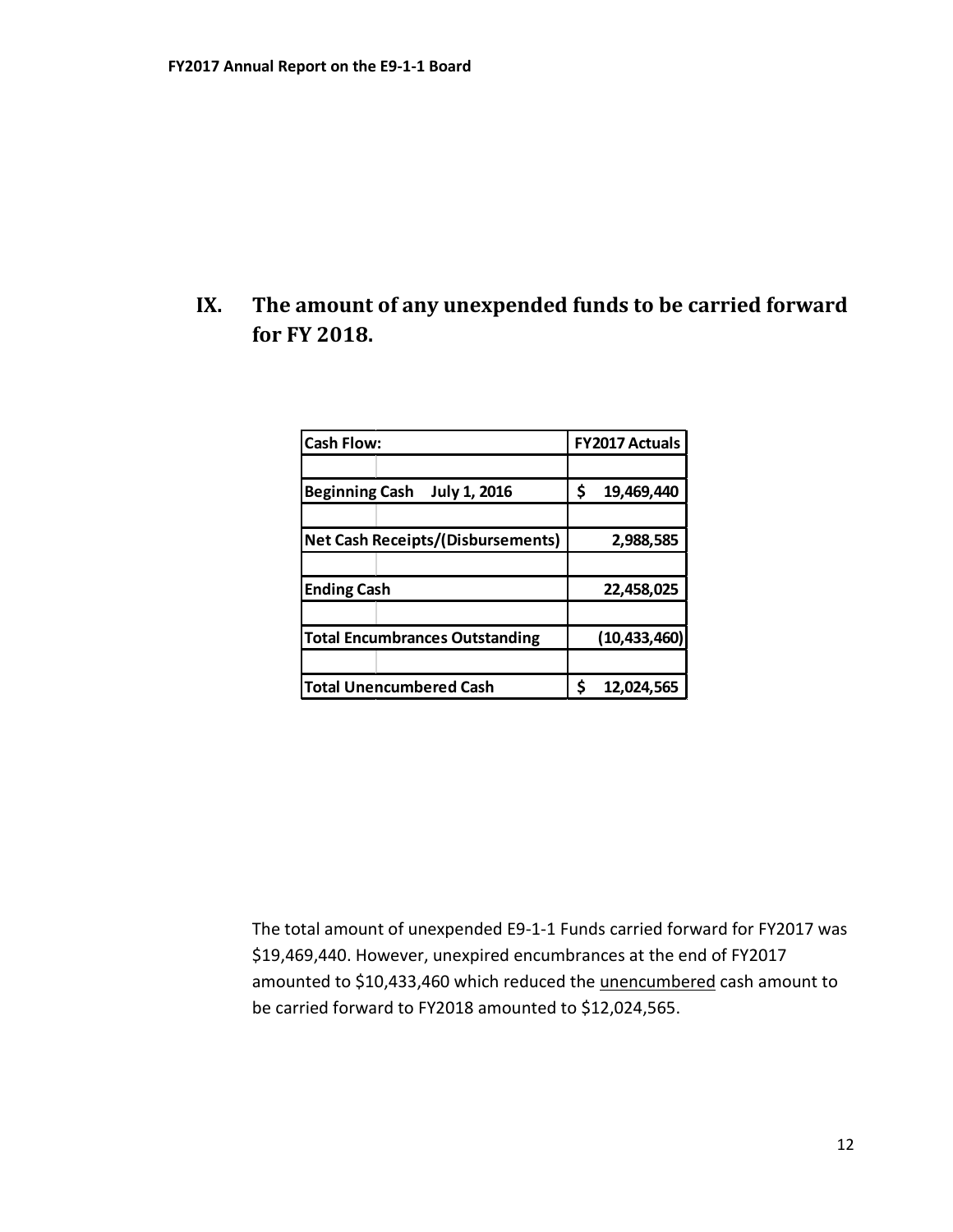## <span id="page-15-0"></span>**X. A cost study to guide the legislature towards necessary adjustments to the fund and the monthly surcharge.**

A majority of the E9-1-1 strategic budget plan funding is necessary to modernize the current voice-based 9-1-1 systems' aging equipment and software in order to meet or exceed the PSAP public safety goals and the continuing training needs of the PSAPs to keep abreast of technological changes.

The State of Hawaii is part of the national movement to transition to Next Generation 9-1-1 (NG9-1-1) system to significantly improve emergency response, saving lives and reducing property damage. A fully operational NG9- 1-1 system enables the public to send texts, photos, videos, and other data to 9-1-1 centers in the same manner as the public is able to communicate with each other today. Consequently the Board has chosen to conserve cash in anticipation of this cash outflow as a result of the transition to NG9-1-1. Due to the uncertainty associated with the transition to this new emergency response system and the increased revenue collections due to the enactment of Act 168(11), we continue to recommend the existing rate remain at the current level for the fiscal year.

## <span id="page-15-1"></span>**XI. A status report of jurisdictional capabilities for enhanced 9- 1-1 services, including public safety answering points and communications service providers.**

All requirements of FCC Order 94-102 have been met by the Public Safety Answering Point (PSAPs), Wireless Service Providers (WSPs) and the Local Exchange Carrier (LEC). The State of Hawaii is currently Phase II capable throughout the state and each PSAP has the capability to make useful the data elements being transmitted by the WSPs and delivered by the LEC. All WSPs (AT&T, Sprint, T-Mobile, and Verizon) are providing Phase II services in all counties and jurisdictions and are only limited by coverage, RF interference, and terrain anomalies. The WSPs continue to expand their existing networks by adding additional sites in each of the jurisdictions at a steady pace.

Advancements in technology in the wireless industry have also placed demands on the PSAPs by WSPs deploying new and improved networks that support broadband capabilities such as the wireless 3G, 4G, and LTE Wireless technology networks deployed by most of the WSPs. These advancements are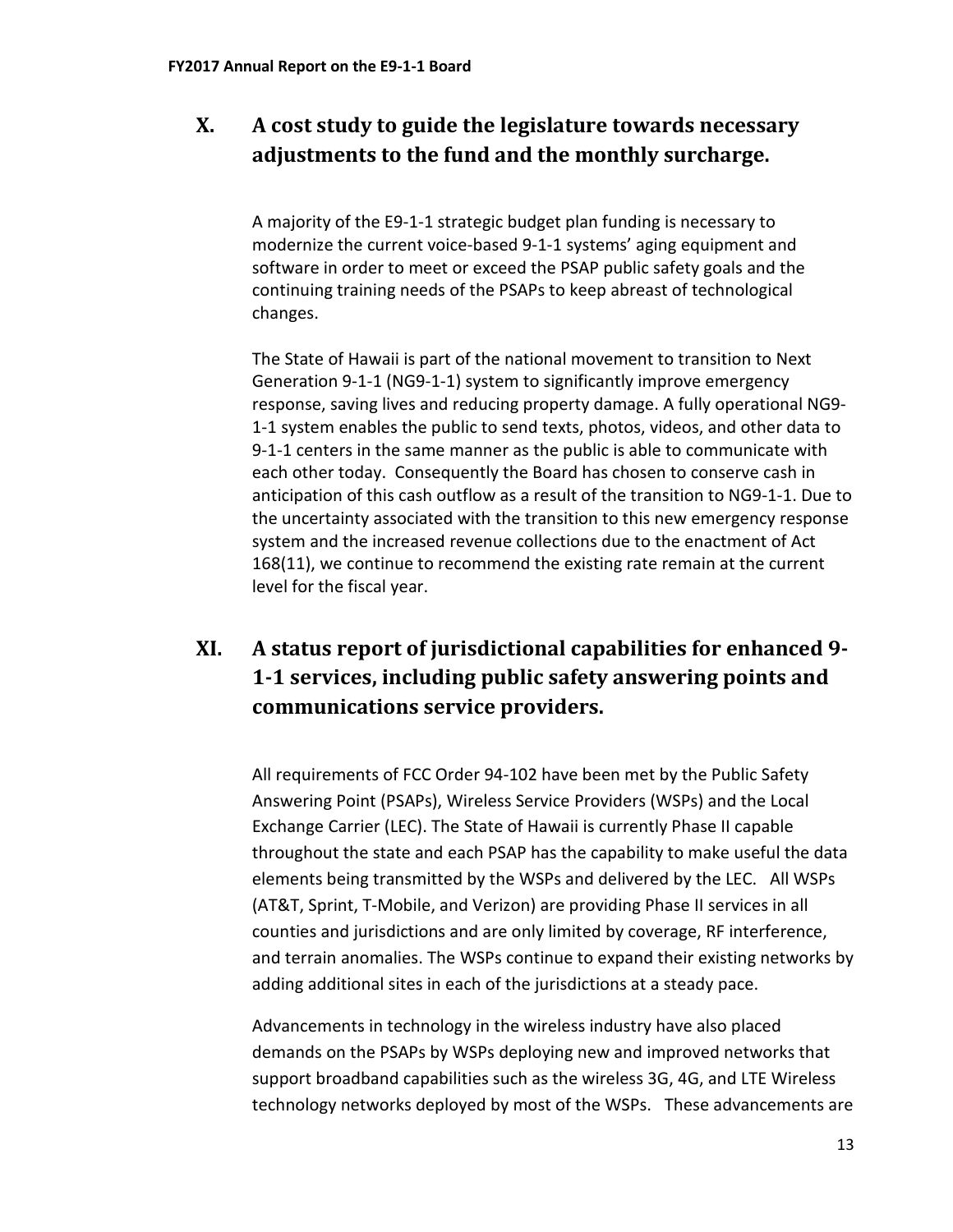rapidly coming to market and it has been difficult for the PSAPs to forecast their needs and related costs in this environment.

The State of Hawaii Wireless 9-1-1 service has graduated from a wireless Phase II maintenance phase to Wireless Phase II expansion and New Wireless Technology implementation phase. This wireless expansion phase has opened the door for the PSAPs to start receiving New and Emerging Technology 9-1-1 services such as Voice over Internet Protocol (VoIP) and Telemetric emergency services. These new 9-1-1 services are already being delivered to one of the PSAPs and introduced to others within the State. The PSAPs have responded in an expeditious manner to keep pace with the demands of the New Technologies. As such, the primary activities being undertaken by the PSAPs have been concentrated on bringing all their 9-1-1 databases into i3 compliancy as part of the New Next Generation 9-1-1 service implementation. The PSAPs must perform these database synchronizations and GIS improvements in order to improve location accuracy and to improve the dispatch of 9-1-1 resources efficiently and effectively.

The Wireless E9-1-1 Board is now the Enhanced 9-1-1 Board with the passage of HB 1000 and the Governor signing Act 168 (11) into law June 27, 2011. This established a single entity to administer enhanced 9-1-1 services for the State along with expanding board membership. The broadening of scope for the Enhanced 9-1-1 Board's responsibilities provides the leadership to improve and modernize the current 9-1-1 system improving emergency response, saving lives and reducing property damage. The E9-1-1 Board has undertaken the responsibilities associated with the investigation and recommendations of preparing the State of Hawaii Strategic Plan for the migration of the State of Hawaii's E9-1-1 resources into the futuristic New and Emerging Technology 9- 1-1 services referred to as NG 9-1-1.

## <span id="page-16-0"></span>**XII. FY2017 Independent Audit Report Summary.**

Chapter 138, HRS requires the Board to perform an audit every two years to determine whether the fund is being managed in accordance with this chapter. The Board has elected to conduct an audit every year to provide additional assurance to the Board and the legislature of the integrity of its oversight over the fund. All independent audits have resulted in "clean" or unqualified opinions.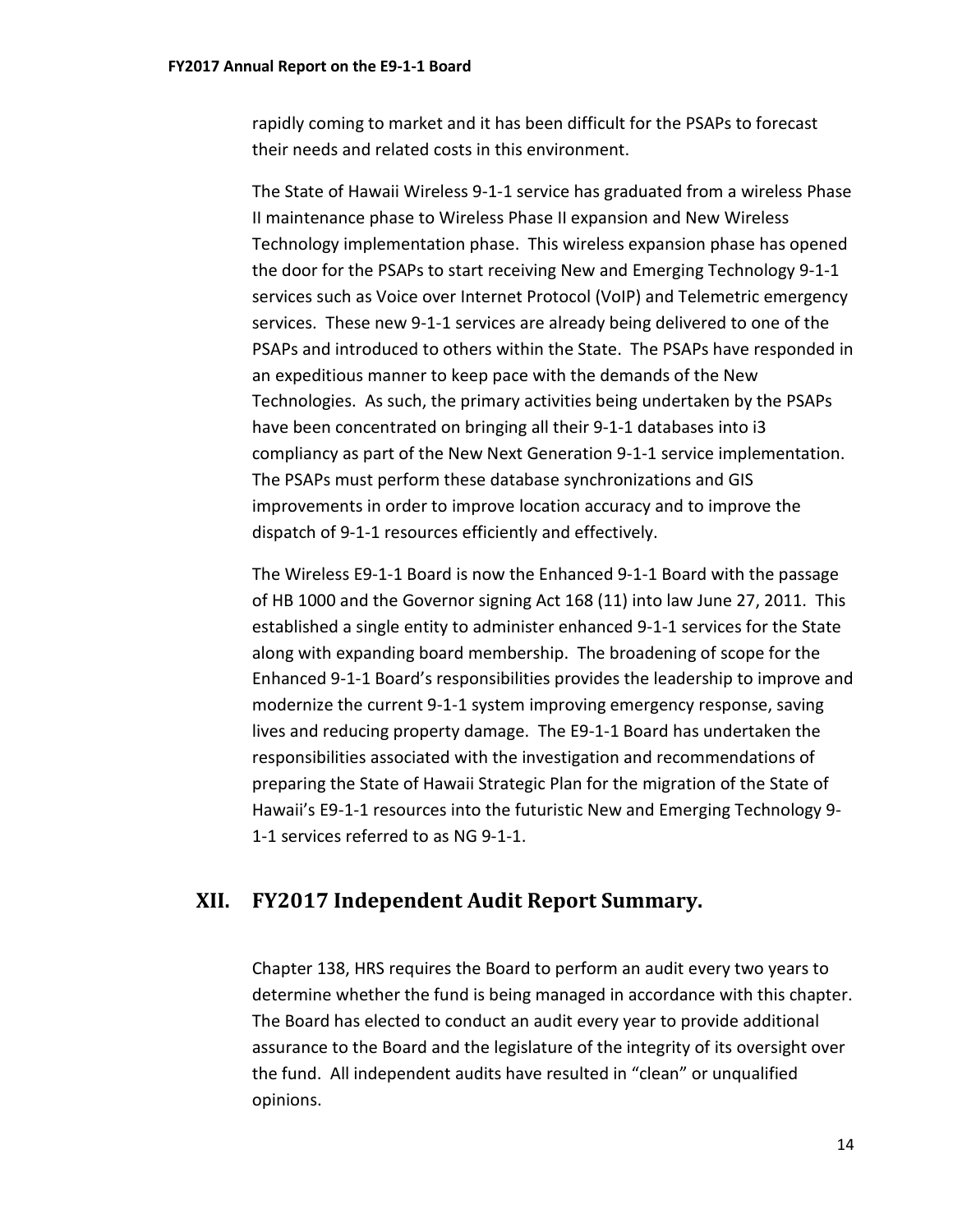The next independent audit report that will cover the period from July 1, 2017 through June 30, 2018 is scheduled for completion during the 1<sup>st</sup> quarter of FY 2019.

Current and past audit reports are posted on the E911 website (http://ags.hawaii.gov/hawaii-enhanced-9-1-1-board/).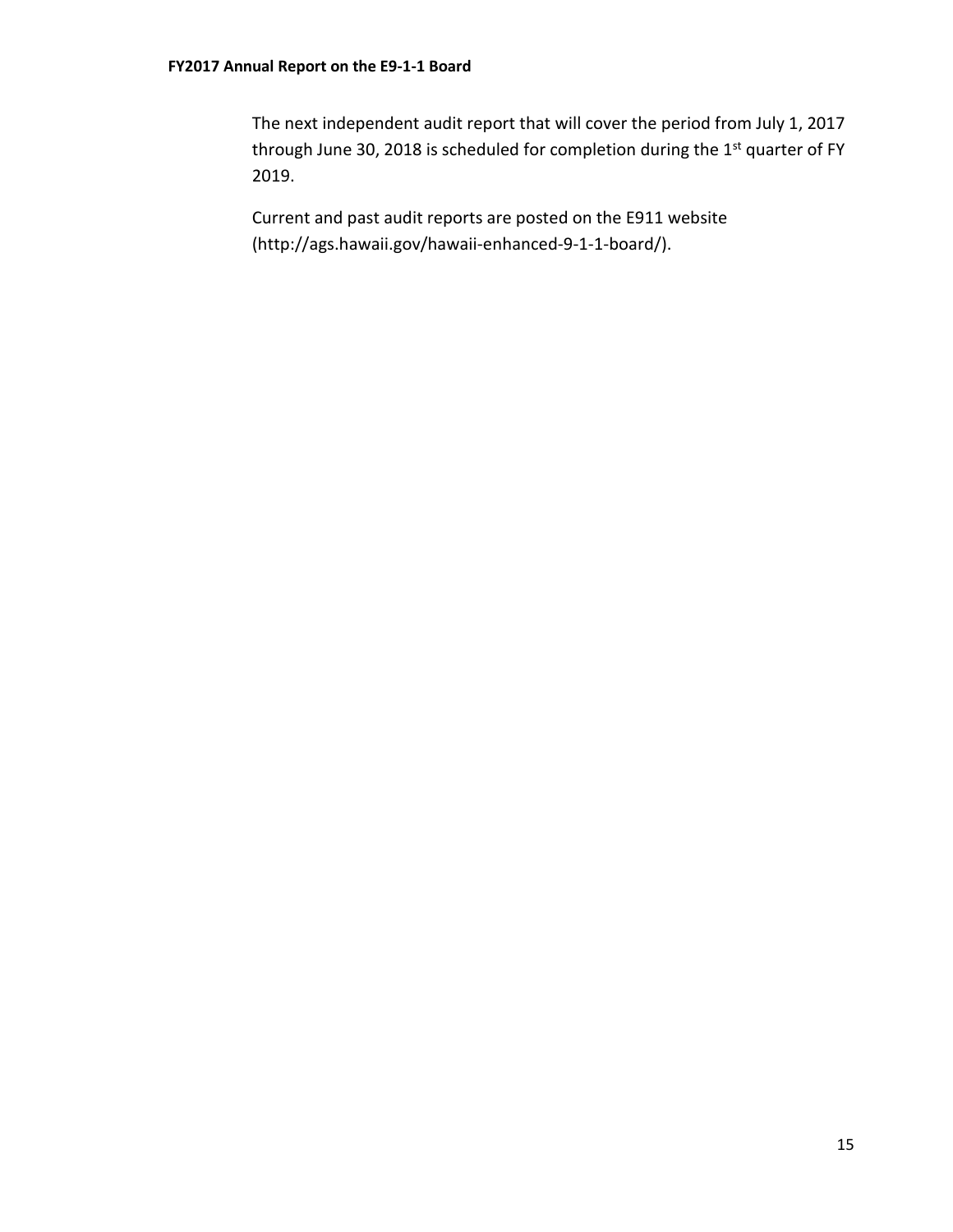Glossary of Terms

ALI – Automatic Location Identification CAD- Computer Assisted Dispatch CDMA-Code Division Multiple Access GIS-Geographic Information Systems GSM-Global System for Mobile iDEN-Integrated Digital Enhanced Network LEC-Local Exchange Carrier NG9-1-1-Next Generation 9-1-1 PSAP-Public Safety Answering Point VoIP-Voice over Internet Protocol WBB-Wireless Broadband WSP-Wireless Connection Service Provider VoIP – Voice over Internet Protocol Connection Service Provider